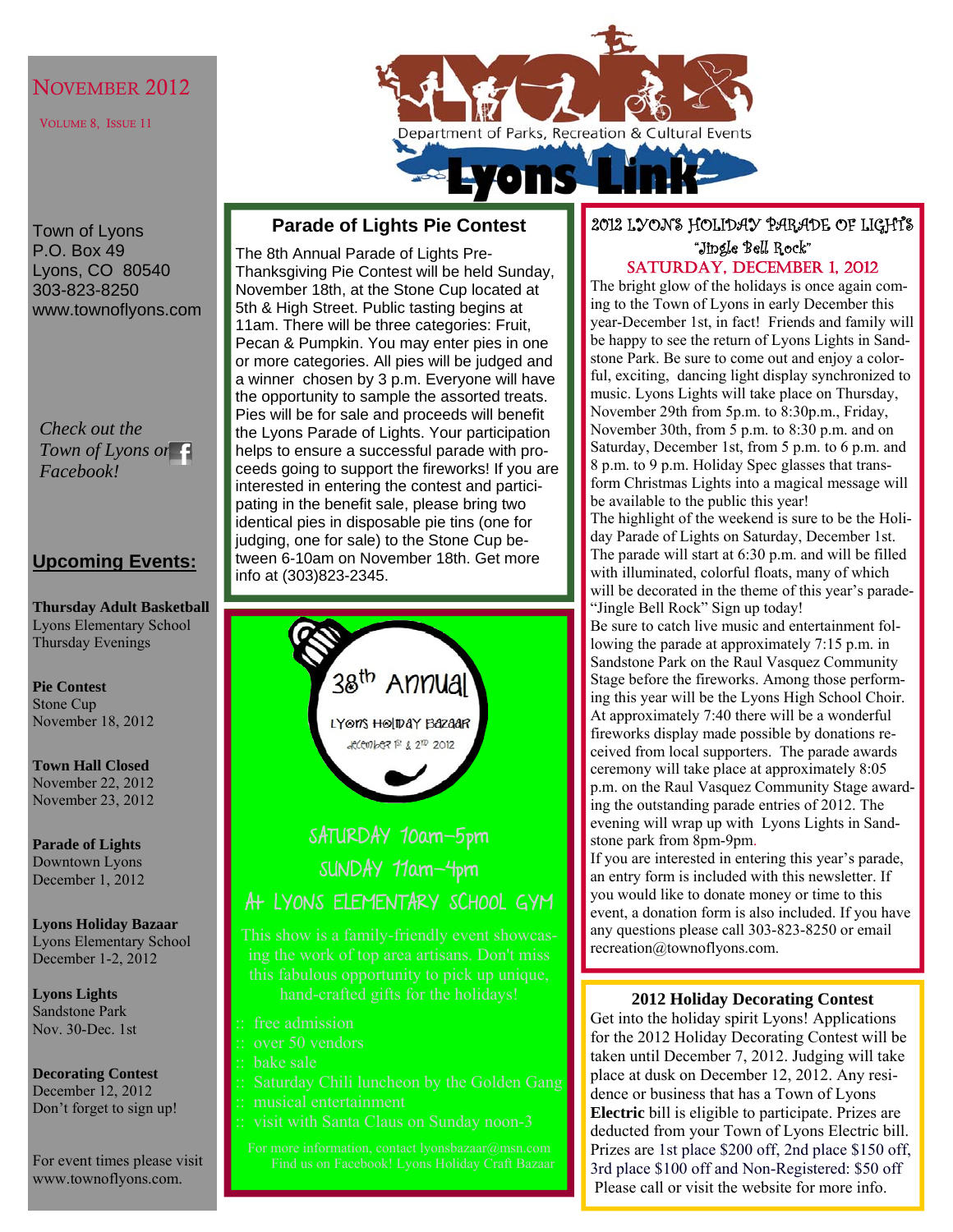## Annual Turkey Exchange 2012

The Town of Lyons' Community Resource Specialist, Paula Randazzo, is planning the Annual Turkey Exchange for families and community members that would benefit from receiving a celebratory meal for Thanksgiving!!! If you are interested in *donating* or *receiving* a turkey and food box call Paula at **303-823- 6622 x16** and leave your name and number (names will be kept confidential). **Please reply by Friday, November 9th.**

Priorities will be given in the order the requests were received. Paula is also accepting specific food items for the food boxes, frozen turkeys, pies and cash donations and/or donors can put together a full meal, so please contact her about your specific donation if you choose to contribute to this event.

### **Lyons Kids Kayaking Club Fundraising Opportunity**

Peter Holcombe Photography of Lafayette, CO has been kind enough to team up with the Lyons Department of Parks and Rec. and the Lyons Kids Kayaking Club in an effort to help raise funds for new equipment. They will be donating the proceeds from ten of their portrait sessions back to the program for much needed kayak equipment. Peter Holcombe Photography specializes in creating personal fine art photographs that celebrate people in dramatic natural environments. They create custom wall art for the home as well as handcrafted books that illustrate families enjoying beautiful Colorado landscapes. Portrait sessions are valued at \$100 with the entire \$100 going to benefit the Lyons Kids Kayaking Club!

Not only are the Holcombe's great photographers, their daughter is a participant in the Lyons Kids Kayak Club and has experienced great success and had loads of fun meeting new friends and other families.

If you are considering creating a family portrait this year, please contact Peter Holcombe Photography at 303-514- 0834 or check out some amazing examples of their work at www.HolcombePhotograpy.com and learn more about how your family portrait can help support a great program. And if you haven't already done so, check out the Lyons Kids Kayaking Club. We look forward to seeing you this fall for portraits or this winter in the pool.

### Lyons Kids Kayak Club Kicks Off Sessions at Centennial Pool

The Town of Lyons Department of Parks, Recreation & Cultural Events would like to invite Lyons youth ages 7 to 16 to join them in Longmont at Centennial Pool to learn the basics of kayaking. The purpose of these classes is to prepare young kayakers for opportunities to participate in upcoming summer kayaking programs and learn basic kayaking skills in a comfortable environment. Fourteen classes will be offered on Fridays starting January 18th. \*Beginner classes will be held from 7pm to 8pm at Centennial Pool in Longmont on the corner of Alpine and Mtn. View. Students are encouraged to spend the first hour of class learning and the remaining time practicing on their own. Instructional courses will be limited in size to ensure that the student instructor ratio remains reasonable. There is a \$120 fee for students who pre register and a required waiver thru the Lyons Department of Parks and Recreation. Adults/nonstudents may also participate. Those coming to paddle on their own or with their children may preregister for \$85 as long as they do so by January 14, 2013. Drop in rates for adults/ non-students will be \$10.00/ session. Contact the department for further details. Participants must be skilled swimmers and parents must provide transportation to and from the site. The Department of Parks, Recreation & Cultural Events has a limited amount of equipment it will lease students for the duration of the pool sessions. Please contact the department for details. All courses to be taught by ACA certified instructor and lifeguards will be on duty.

### THURSDAY NIGHT BASKETBALL LEAGUE

A pick up basketball league is held at the Lyons Elementary School Gym on Thursday nights from 8p.m. to 9:30 p.m. Please do not show up to play prior to 7:50 p.m. as the gym is scheduled for other uses. All are welcome to play.

●The Fall League runs Thursdays September 6, 2012 thru December 13, 2012. No use date November 22nd.

●The Spring League runs Thursdays January 3, 2012 thru May 16, 2012. No use date April 4, 2013.

Cost is \$140.00 for the year/\$70.00 per season /\$5 per night.

## Bohn Park Multi Use Sport Court

The Parks and Recreation Department would like to thank Great Outdoors Colorado (GOCO) for the wonderful new multi-use sport court in Bohn Park. Parks Director David Cosgrove wrote a grant for the Bohn Multi-Use Sport Court Revitalization Project earlier this year and the project has recently been completed with an anticipated opening date of November 1. A grand opening will be scheduled for the community in the spring (May) of 2013. Recreational programming and formal scheduling opportunities through the Parks and Recreation Department will also be included for 2013 including tennis lessons and leagues, pickle ball league play, shuffleboard and basketball. If you have questions please call Parks and Recreation at 303-823-8250 or email recreation@townoflyons.com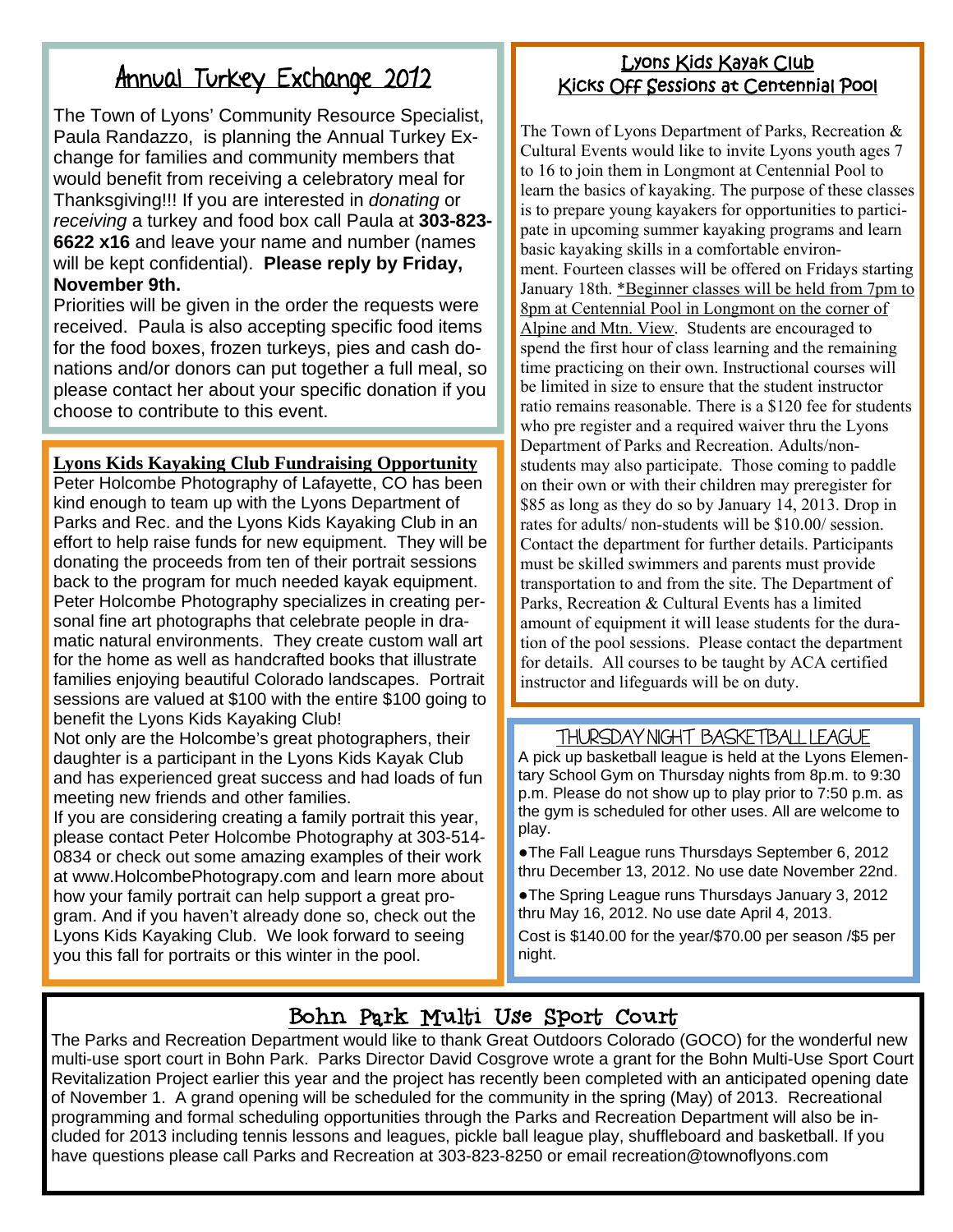|                                                                                                                                                                                                                                                                                                                                                                                                                                                                                                                                                                                                                                                                                                                                                                                                                                                                                                                                                                                                                                                                                                                                                                                                                                                                                                                                                                                                                                                                                                   | <b>2012 LYONS HOLIDAY PARADE OF LIGHTS</b><br><b>ENTRY FORM</b> |              |                        |              |
|---------------------------------------------------------------------------------------------------------------------------------------------------------------------------------------------------------------------------------------------------------------------------------------------------------------------------------------------------------------------------------------------------------------------------------------------------------------------------------------------------------------------------------------------------------------------------------------------------------------------------------------------------------------------------------------------------------------------------------------------------------------------------------------------------------------------------------------------------------------------------------------------------------------------------------------------------------------------------------------------------------------------------------------------------------------------------------------------------------------------------------------------------------------------------------------------------------------------------------------------------------------------------------------------------------------------------------------------------------------------------------------------------------------------------------------------------------------------------------------------------|-----------------------------------------------------------------|--------------|------------------------|--------------|
|                                                                                                                                                                                                                                                                                                                                                                                                                                                                                                                                                                                                                                                                                                                                                                                                                                                                                                                                                                                                                                                                                                                                                                                                                                                                                                                                                                                                                                                                                                   | <b>REGISTER TODAY-PARADE LIMITED TO FIRST 75 ENTRIES!</b>       |              |                        |              |
|                                                                                                                                                                                                                                                                                                                                                                                                                                                                                                                                                                                                                                                                                                                                                                                                                                                                                                                                                                                                                                                                                                                                                                                                                                                                                                                                                                                                                                                                                                   | PLEASE CHECK HERE FOR NAME/ADDRESS CHANGE                       |              |                        |              |
| (please list both names)<br>Contact Name: Name and South Assembly Contact Name and South Assembly Contact Name and South Assembly Contact N                                                                                                                                                                                                                                                                                                                                                                                                                                                                                                                                                                                                                                                                                                                                                                                                                                                                                                                                                                                                                                                                                                                                                                                                                                                                                                                                                       |                                                                 |              |                        |              |
| Which of the Following Applies to You?: (Circle One)                                                                                                                                                                                                                                                                                                                                                                                                                                                                                                                                                                                                                                                                                                                                                                                                                                                                                                                                                                                                                                                                                                                                                                                                                                                                                                                                                                                                                                              |                                                                 |              |                        |              |
| Phone Number: Home Communication Business                                                                                                                                                                                                                                                                                                                                                                                                                                                                                                                                                                                                                                                                                                                                                                                                                                                                                                                                                                                                                                                                                                                                                                                                                                                                                                                                                                                                                                                         | Individual Family Group Organization Business Church            |              | <b>Band</b>            |              |
|                                                                                                                                                                                                                                                                                                                                                                                                                                                                                                                                                                                                                                                                                                                                                                                                                                                                                                                                                                                                                                                                                                                                                                                                                                                                                                                                                                                                                                                                                                   |                                                                 |              |                        |              |
| Mailing Address: Mailing Address: Mailing Address: Mailing Address: Mailing Address: Mailing Address: Mailing Address: Mailing Address: Mailing Address: Mailing Address: Mailing Address: Mailing Address: Mailing Address: M                                                                                                                                                                                                                                                                                                                                                                                                                                                                                                                                                                                                                                                                                                                                                                                                                                                                                                                                                                                                                                                                                                                                                                                                                                                                    | <b>Mailing Address</b>                                          | <b>City</b>  | <b>State</b>           | Zip          |
| E-Mail Address: New York 1988<br><b>Type of Entry/Division:</b> (Circle One)<br><b>Float</b> Marching                                                                                                                                                                                                                                                                                                                                                                                                                                                                                                                                                                                                                                                                                                                                                                                                                                                                                                                                                                                                                                                                                                                                                                                                                                                                                                                                                                                             | <b>Motorized</b><br>Youth                                       | <b>Horse</b> | <b>Band</b>            | <b>Other</b> |
|                                                                                                                                                                                                                                                                                                                                                                                                                                                                                                                                                                                                                                                                                                                                                                                                                                                                                                                                                                                                                                                                                                                                                                                                                                                                                                                                                                                                                                                                                                   |                                                                 |              |                        |              |
|                                                                                                                                                                                                                                                                                                                                                                                                                                                                                                                                                                                                                                                                                                                                                                                                                                                                                                                                                                                                                                                                                                                                                                                                                                                                                                                                                                                                                                                                                                   |                                                                 |              |                        |              |
|                                                                                                                                                                                                                                                                                                                                                                                                                                                                                                                                                                                                                                                                                                                                                                                                                                                                                                                                                                                                                                                                                                                                                                                                                                                                                                                                                                                                                                                                                                   |                                                                 |              | $\mathbf{n}\mathbf{o}$ |              |
|                                                                                                                                                                                                                                                                                                                                                                                                                                                                                                                                                                                                                                                                                                                                                                                                                                                                                                                                                                                                                                                                                                                                                                                                                                                                                                                                                                                                                                                                                                   |                                                                 |              |                        |              |
|                                                                                                                                                                                                                                                                                                                                                                                                                                                                                                                                                                                                                                                                                                                                                                                                                                                                                                                                                                                                                                                                                                                                                                                                                                                                                                                                                                                                                                                                                                   |                                                                 |              |                        |              |
| Will you be creating an entry based on this year's theme: "Jingle Bell Rock"? yes<br>Estimated Number of Participants (number of vehicles, people on float/marching):<br><b>**ENTRY DESCRIPTION: REQUIRED (include make and model of vehicle, horse pulling what, to-</b><br>tal length including tow vehicle, special requirements-be specific/use back if needed)<br><b>Waiver:</b><br>I, as the above listed participant, who has signed the form below, expressly understand and agree that neither the Town of Lyons, Colorado (a municipal corporation) nor any of its officers,<br>agents, volunteers, assistants or employees shall be held responsible or made the subject of any claim seeking to assess damage or liability for or arising from personal injury or property<br>damage, whether resulting from negligence of the Town, its officers, agents, volunteers, assistants or employees as a result of the actual or proposed participation of any participant in this event<br>and I further agree to indemnify and hold the Town of Lyons, its officers, agents, volunteers, assistants or employees and event sponsors harmless on account of such claim. I realize that I am<br>responsible for myself and that others participating in my group are aware that they are responsible for themselves. I understand that the decision of any and all judges is final. By signing this<br>form I acknowledge that I have read and agree to adhere to all rules.<br>Signature: | <u> 1990 - Andrea Maria Albert III (m. 1950)</u>                | Date:        |                        |              |

Spaces will be assigned by November 30, 2012. All parade entries which register on or before November 26, 2012 will not have to pay a registration fee. All entries received after November 26, 2012 will incur a \$15.00 late entry fee and will be located at the rear of the parade.

Awards/gifts will be awarded for all division winners (see above). Awards & cash prizes will also be given for "Best Use of Lights" , "Best Representation of Theme" and "Overall Parade Winner". You may obtain your parade location (position) number after November 30, 2012 at the Lyons Town Hall (located at 432 5th Avenue) or by contacting Lyons Department of Parks and Recreation at the below listed number.

On Saturday, December 1st, 2012 the Lyons Holiday Parade of Lights will begin at 6:30 pm sharp. All parade entries must be in line at the staging area on Second Avenue and Highway 66 (Valley Bank) at 5:45 pm for prejudging. The parade area will be open for line up beginning at 5 pm. Please direct all other questions to Lyons Department of Parks and Recreation @ 303-823-8250 email: recreation@townoflyons.com fax: 303-823-8257